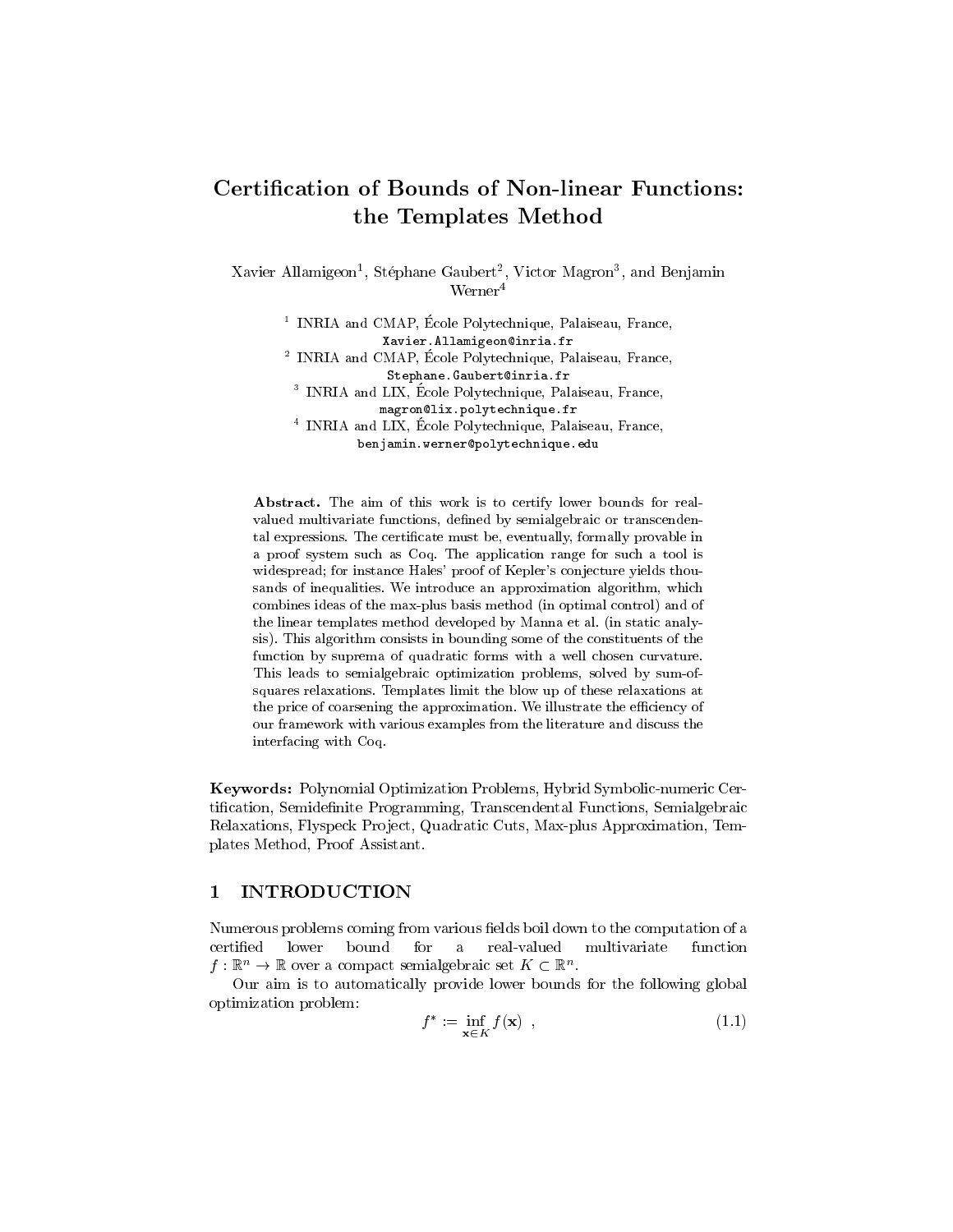We want these bounds to be certifiable, meaning that their correctness must be, eventually, formally provable in a proof system such as Coq. One among many applications is the set of several thousands of non-linear inequalities which occur in Thomas Hales' proof of Kepler's conjecture, which is formalized in the Flyspeck project [\[1,](#page-12-0) [2\]](#page-13-0). Several inequalities issued from Flyspeck actually deal with special cases of Problem  $(1.1)$ . For instance, f may be a multivariate polynomial (polynomial optimization problems  $(POP)$ ), or belong to the algebra A of semialgebraic functions which extends multivariate polynomials with arbitrary compositions of  $(.)^p, (.)^{\frac{1}{p}}(p \in \mathbb{N}_0), |.|,+,-,\times,/,\sup(.,.),\inf(.,.)$  (semialgebraic optimization problems), or involve transcendental functions (sin, arctan, etc).

Formal methods that produce precise bounds are mandatory because of the tightness of these inequalities. However, we also need to tackle scalability issues, which arise when one wants to provide coarser lower bounds for optimization problems with a larger number of variables or polynomial inequalities of a higher degree, etc. A common idea to handle Problem  $(1.1)$  is to first approximate  $f$  by multivariate polynomials through a semialgebraic relaxation and then obtain a lower bound of the resulting POP with a specialized software. This implies being able to also certify the approximation error in order to conclude. Such techniques rely on hybrid symbolic-numeric certication methods, see Peyrl and Parrilo [\[3\]](#page-13-1) and Kaltofen et al.  $[4]$ . They allow one to produce positivity *certificates* for such POP which can be checked in proof assistants such as Coq [\[5,](#page-13-3) [6\]](#page-13-4), HOL-light [\[7\]](#page-13-5) or MetiTarski [\[8\]](#page-13-6). Recent efforts have been made to perform a formal verification of several Flyspeck inequalities with Taylor interval approximations [\[9\]](#page-13-7). We also mention procedures that solve SMT problems over the real numbers, using interval constraint propagation [\[10\]](#page-13-8).

Solving POP is already a hard problem, which has been extensively studied. Semidefinite programming (SDP) relaxations based methods have been developed by Lasserre [\[11\]](#page-13-9) and Parrilo [\[12\]](#page-13-10). A sparse renement of the hierarchy of SDP relaxations by Kojima [\[13\]](#page-13-11) has been implemented in the SparsePOP solver. Other approaches are based on Bernstein polynomials [\[14\]](#page-13-12), global optimization by interval methods (see e.g. [\[15\]](#page-13-13)), branch and bound methods with Taylor models [\[16\]](#page-13-14).

Inequalities involving transcendental functions are typically difficult to solve with interval arithmetic, in particular due to the correlation between arguments of unary functions (e.g. sin) or binary operations (e.g.  $+,-,\times,$  /). For illustration purpose, we consider the following running example coming from the global optimization literature:

Example 1 (Modified Schwefel Problem 43 from Appendix B in [\[17\]](#page-13-15)).

<span id="page-1-0"></span>
$$
\min_{\mathbf{x}\in[1,500]^n}f(\mathbf{x})=-\sum_{i=1}^n(x_i+\epsilon x_{i+1})\sin(\sqrt{x_i}),
$$

where  $x_{n+1} = x_1$ , and  $\epsilon$  is a fixed parameter in  $\{0, 1\}$ . In the original problem,  $\epsilon = 0$ , *i.e.* the objective function f is the sum of independent functions involving a single variable. This property may be exploited by a global optimization solver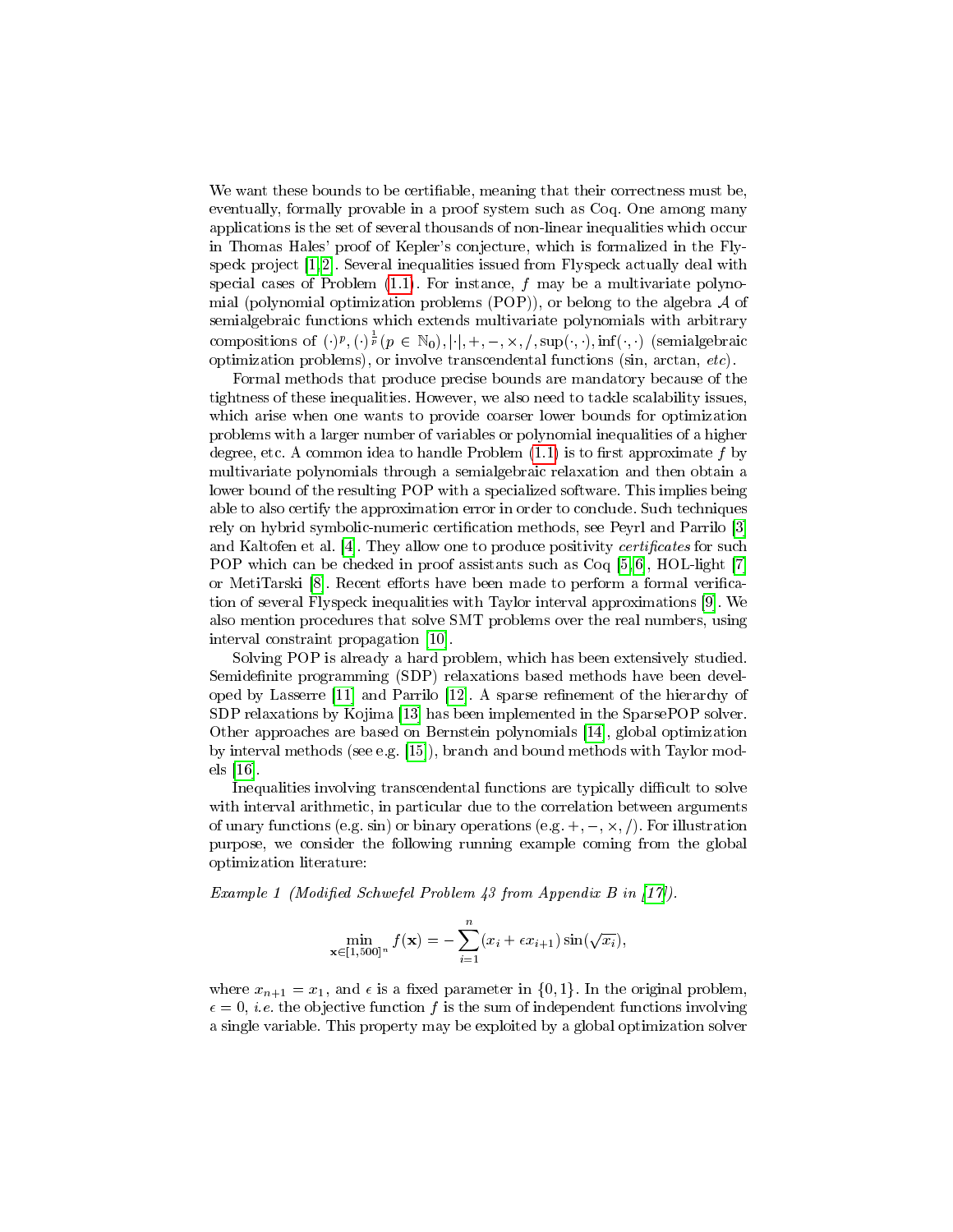by reducing it to the problem  $\min_{x \in [1,500]} x \sin(\sqrt{x})$ . Hence, we also consider a modified version of this problem with  $\epsilon = 1$ .

**Contributions.** In this paper, we present an exact certification method, aiming at handling the approximation of transcendental functions and increasing the size of certiable instances. It consists in combining SDP relaxations a la Lasserre / Parrilo, with an abstraction or approximation method. The latter is inspired by the linear template method of Sankaranarayanan, Sipma and Manna in static analysis [\[18\]](#page-14-0), its nonlinear extension by Adje et al. [\[19\]](#page-14-1), and the maxplus basis method in optimal control introduced by Fleming and McEneaney [\[20\]](#page-14-2), and developed by several authors  $[21{-}24]$  $[21{-}24]$ .

The non-linear template method is a refinement of polyhedral based methods in static analysis. It allows one to determine invariants of programs by considering a parametric family of sets,  $S(\alpha) = \{x \mid w_i(x) \leqslant \alpha_i, 1 \leqslant i \leqslant p\}$ , where the vector  $\alpha \in \mathbb{R}^p$  is the parameter, and  $w_1, \ldots, w_p$  (the template) are fixed possibly non-linear functions, tailored to the program characteristics. The max-plus basis method is equivalent to the approximation of the epigraph of a function by a set  $S(\alpha)$ . In most basic examples, the functions  $w_i$  of the template are linear or quadratic functions.

In the present application, templates are used both to approximate transcendental functions, and to produce coarser but still tractable relaxations when the standard SDP relaxation of the semialgebraic problem is too complex to be handled. Indeed, SDP relaxations are a powerful tool to get tight certied lower bound for semialgebraic optimization problems, but their applicability is so far limited to small or medium size problems: their execution time grows exponentially with the relaxation order, which itself grows with the degree of the polynomials to be handled. Templates allow one to reduce these degrees, by approximating certain projections of the feasible set by a moderate number of nonconvex quadratic inequalities.

Note that by taking a trivial template (bound constraints, i.e., functions of the form  $w_i(x) = \pm x_i$ , the template method specializes to a version of interval calculus, in which bounds are derived by SDP techniques. By comparison, templates allow one to get tighter bounds, taking into account the correlations between the different variables. They are also useful as a replacement of standard Taylor approximations of transcendental functions: instead of increasing the degree of the approximation, one increases the number of functions in the template. A geometrical way to interpret the method is to think of it in terms of \quadratic cuts": quadratic inequalities are successively added to approximate the graph of a transcendental function.

The present paper is a followup of [\[25\]](#page-14-5), in which the idea of max-plus approximation of transcendental function was applied to formal proof. By comparison, the new ingredient is the introduction of the template technique (approximating projections of the feasible sets), leading to an increase in scalability.

The paper is organized as follows. In Section [2,](#page-3-0) we recall the definition and properties of Lasserre relaxations of polynomial problems (Section [2.1\)](#page-3-1), together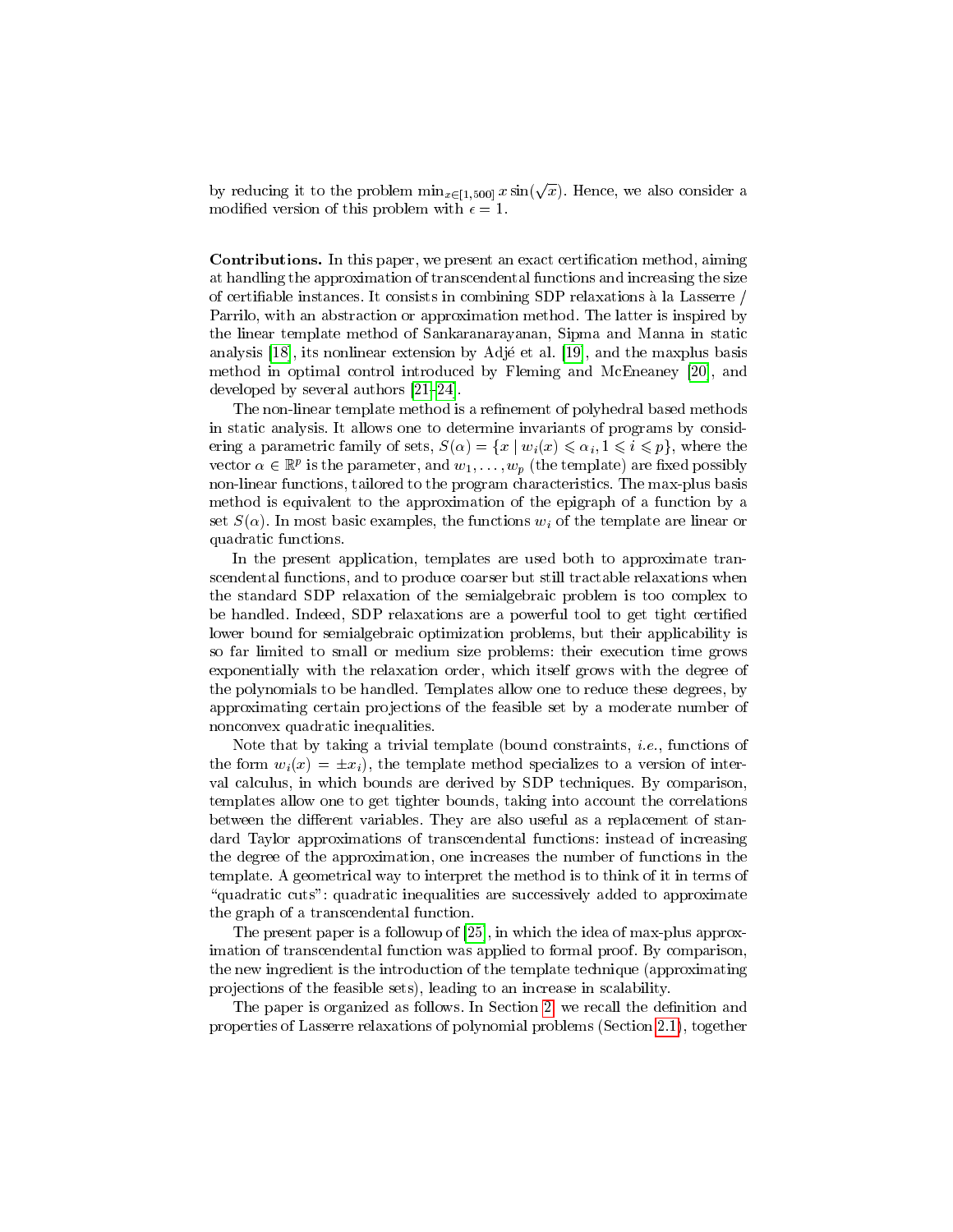with reformulations by Lasserre and Putinar of semialgebraic problems classes. In Section [2.2,](#page-4-0) we outline the conversion of the numerical SOS produced by the SDP solvers into an exact rational certicate. Then we explain how to verify this certicate in Coq. The max-plus approximation, and the main algorithm based on the non-linear templates method are presented in Section [3.](#page-4-1) Numerical results are presented in Section [4.](#page-9-0) We demonstrate the scalability of our approach by certifying bounds of non-linear problems involving up to  $10<sup>3</sup>$  variables, as well as non trivial inequalities issued from the Flyspeck project.

#### <span id="page-3-0"></span>2 NOTATION AND PRELIMINARY RESULTS

Let  $\mathbb{R}_d[\mathbf{x}]$  be the vector space of multivariate polynomials in n variables of degree d and  $\mathbb{R}[\mathbf{x}]$  the set of multivariate polynomials in n variables. We also define the cone of sums of squares of degree at most 2d:

$$
\Sigma_d[\mathbf{x}] = \left\{ \sum_i q_i^2, \text{ with } q_i \in \mathbb{R}_d[\mathbf{x}] \right\}. \tag{2.1}
$$

The set  $\Sigma_d[x]$  is a closed, fully dimensional convex cone in  $\mathbb{R}_{2d}[x]$ . We denote by  $\Sigma[\mathbf{x}]$  the cone of sums of squares of polynomials in *n* variables.

#### <span id="page-3-1"></span>2.1 Constrained Polynomial Optimization Problems and SDP

We consider the general constrained polynomial optimization problem (POP):

<span id="page-3-2"></span>
$$
f_{\text{pop}}^* := \inf_{\mathbf{x} \in K_{\text{pop}}} f_{\text{pop}}(\mathbf{x}), \tag{2.2}
$$

where  $f_{\text{pop}} : \mathbb{R}^n \to \mathbb{R}$  is a d-degree multivariate polynomial,  $K_{\text{pop}}$  is a compact set defined by inequalities  $g_1(\mathbf{x}) \geqslant 0, \ldots, g_m(\mathbf{x}) \geqslant 0$ , where  $g_j(\mathbf{x}) : \mathbb{R}^n \to \mathbb{R}$  is a real-valued polynomial of degree  $\omega_j$ , for  $j = 1, \ldots, m$ . Recall that the set of feasible points of an optimization problem is simply the domain over which the optimum is taken, i.e., here,  $K_{\text{pop}}$ .

**Lasserre's hierarchy of semidefinite relaxations.** We set  $g_0 := 1$  and take  $k \geqslant k_0 := \max(\lceil d/2 \rceil, \max_{1 \leqslant j \leqslant m} \lceil \omega_j/2 \rceil)$ . We consider the following hierarchy of semidefinite relaxations for Problem  $(2.2)$ , consisting of the optimization problems  $Q_k, k \geq k_0$ ,

$$
Q_k: \begin{cases} \sup_{\mu,\sigma_j} \mu \\ \text{s.t.} & f_{\text{pop}}(\mathbf{x}) - \mu = \sum_{j=0}^m \sigma_j(\mathbf{x}) g_j(\mathbf{x}), \\ \mu \in \mathbb{R}, & \sigma_j \in \Sigma_{k - \lceil \omega_j / 2 \rceil}[\mathbf{x}], j = 0, \cdots, m. \end{cases}
$$

We denote by  $\sup(Q_k)$  the optimal value of  $Q_k$ . A feasible point  $(\mu, \sigma_0, \ldots, \sigma_m)$ of Problem  $Q_k$  is said to be a *SOS certificate*, showing the implication  $g_1(\mathbf{x}) \geq$  $0, \ldots, g_m(\mathbf{x}) \geq 0 \implies f_{\text{pop}}(\mathbf{x}) \geq \mu.$ 

The sequence of optimal values  $(\sup(Q_k))_{k\geqslant k_0}$  is non-decreasing. Lasserre showed [\[11\]](#page-13-9) that it does converge to  $f^*_{\text{pop}}$  under certain assumptions on the polynomials  $g_j$ . Here, we will consider sets  $K_{\text{pop}}$  included in a box of  $\mathbb{R}^n$ , so that Lasserre's assumptions are automatically satisfied.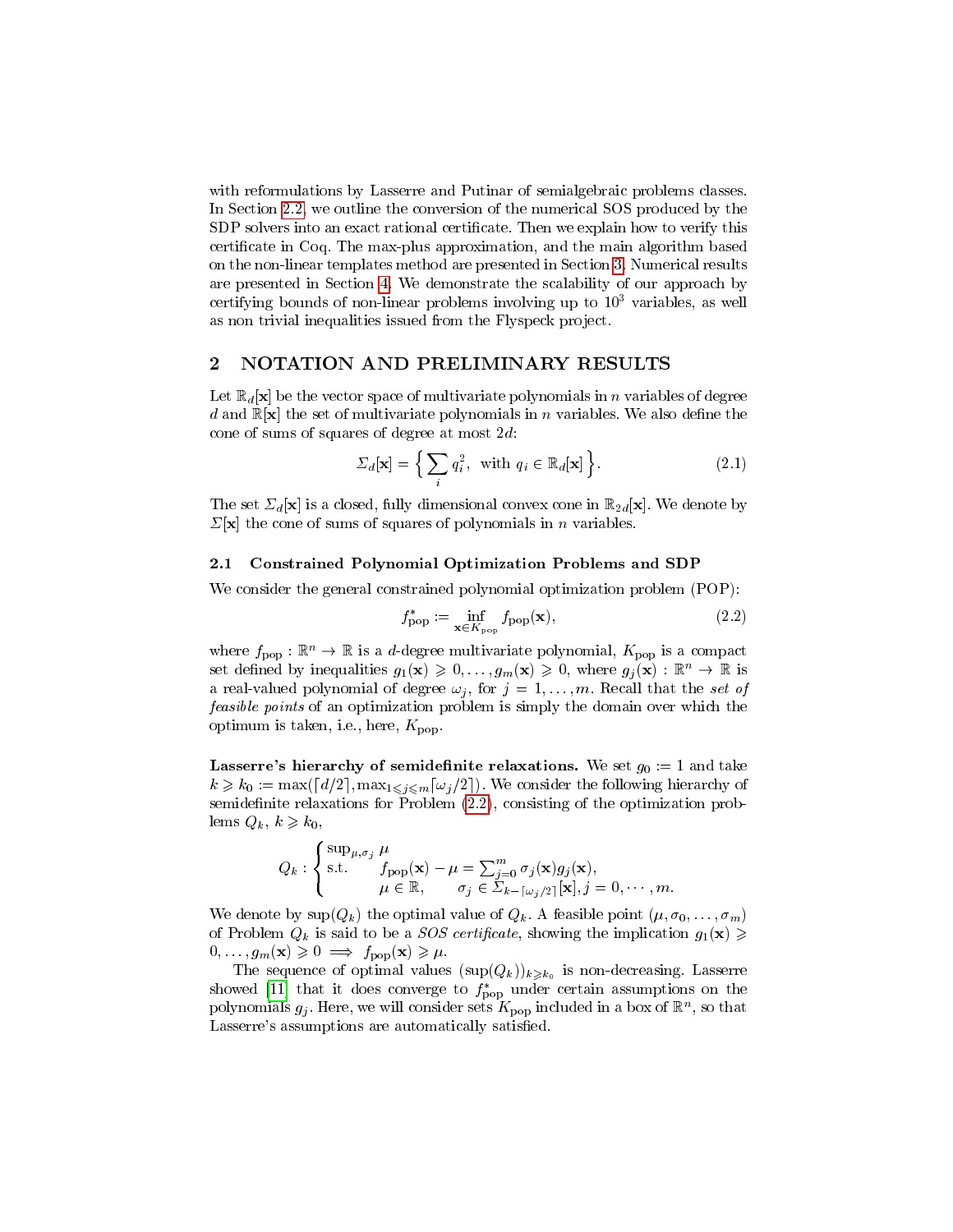<span id="page-4-3"></span>Application to semialgebraic optimization. Given a semialgebraic function  $f_{\rm sa}$ , we consider the problem  $f_{\rm sa}^* = \inf_{\mathbf{x} \in K_{\rm Sa}} f_{\rm sa}(\mathbf{x})$ , where  $K_{\rm sa}$  is a basic semialgebraic set. Moreover, we assume that  $f_{sa}$  has a basic semialgebraic lifting (for more details, see e.g. [\[26\]](#page-14-6)). This implies that we can add auxiliary variables  $z_1, \ldots, z_p$ (lifting variables), and construct polynomials  $h_1, \ldots, h_s \in \mathbb{R}[\mathbf{x}, z_1, \ldots, z_p]$  defining the semialgebraic set  $K_{\text{pop}} := \{(\mathbf{x}, z_1, \ldots, z_p) \in \mathbb{R}^{n+p} : \mathbf{x} \in K_{\text{sa}}, h_1(\mathbf{x}, \mathbf{z}) \geqslant \}$  $0,\ldots,h_s(\mathbf{x},\mathbf{z})\geqslant 0\},\$  such that  $f^*_{\text{pop}} := \inf_{(\mathbf{x},\mathbf{z})\in K_{\text{pop}}} z_p$  is a lower bound of  $f^*_{\text{sa}}$ .

#### <span id="page-4-0"></span>2.2 Hybrid Symbolic-Numeric Certication and Formalization

The previous relaxation  $Q_k$  can be solved with several semidefinite programming solvers (e.g. SDPA  $[27]$ ). These solvers are implemented using floatingpoint arithmetics. In order to build formal proofs, we currently rely on exact rational certicates which are needed to make formal proofs: Coq, being built on a computational formalism, is well equipped for checking the correctness of such certificates.

Such rational certificates can be obtained by a rounding and projection algorithm of Peyrl and Parillo [\[3\]](#page-13-1), with an improvement of Kaltofen et al. [\[4\]](#page-13-2). Note that if the SDP formulation of  $Q_k$  is not strictly feasible, then the rounding and projection algorithm fails. However, Monniaux and Corbineau proposed a partial workaround for this issue [\[5\]](#page-13-3). In this way, except in degenerate situations, we arrive at a candidate SOS certificate with rational coefficients,  $(\mu, \sigma_0, \ldots, \sigma_m)$ . This certificate can straightforwardly be translated to Coq; the verification then boils down to formally checking that this SOS certificate does satisfy the equality constraint in  $Q_k$  with Coq's field tactic, which implies that  $f^*_{\text{pop}} \geq \mu$ . This checking is typically handled by generating Coq scripts from the OCaml framework, when the lower bound  $\mu$  obtained at the relaxation  $Q_k$  is accurate enough.

Future improvements could build, for instance, on future Coq libraries handling algebraic numbers or future tools to better handle floating point approximations inside Coq.

# <span id="page-4-1"></span>3 MAX-PLUS APPROXIMATIONS AND NON-LINEAR TEMPLATES

#### 3.1 Max-plus Approximations and Non-linear Templates

The max-plus basis method in optimal control [\[20,](#page-14-2) [21,](#page-14-3) [23\]](#page-14-8) involves the approximation from below of a function  $f$  in  $n$  variables by a supremum

<span id="page-4-2"></span>
$$
f \gtrapprox g := \sup_{1 \leq i \leq p} \lambda_i + w_i \tag{3.1}
$$

The functions  $w_i$  are fixed in advance, or dynamically adapted by exploiting the problem structure. The parameters  $\lambda_i$  are degrees of freedom.

This method is closely related to the non-linear extension [\[19\]](#page-14-1) of the template method [\[18\]](#page-14-0). This extension deals with parametric families of subsets of  $\mathbb{R}^n$  of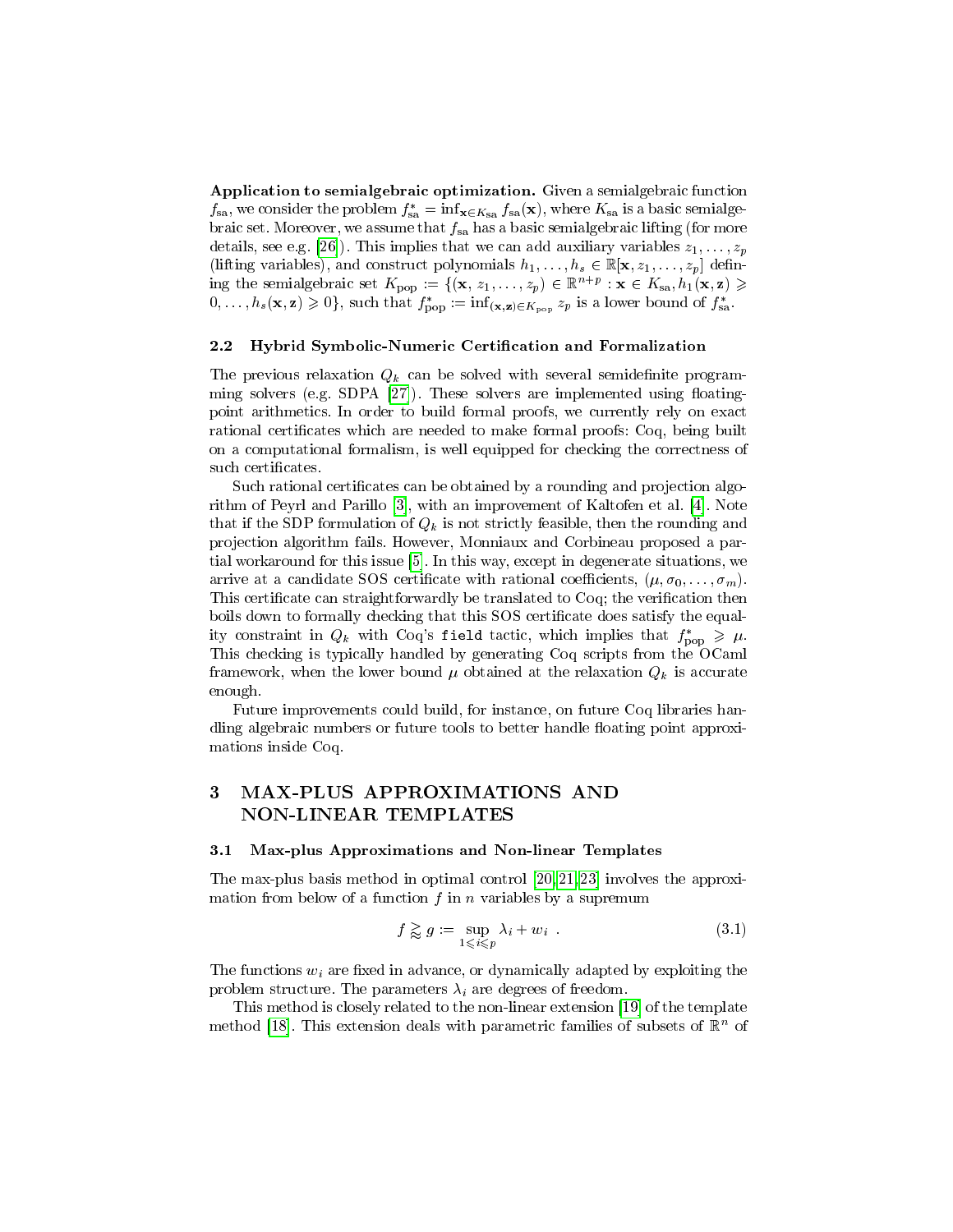the form  $S(\alpha) = \{x \mid w_i(x) \leqslant \alpha_i, 1 \leqslant i \leqslant p\}$ . The template method consists in propagating approximations of the set of reachables values of the variables of a program by sets of the form  $S(\alpha)$ . The non-linear template and max-plus approximation methods are somehow equivalent. Indeed, the 0-level set of  $g$ ,  ${x | g(x) \leq 0}$ , is nothing but  $S(-\lambda)$ , so templates can be recovered from maxplus approximations, and vice versa.

The functions  $w_i$  are usually required to be quadratic forms,

$$
w_i(x) = p_i^{\top} x + \frac{1}{2} x^{\top} A_i x ,
$$

where  $p_i \in \mathbb{R}^n$  and  $A_i$  is a symmetric matrix. A basic choice is  $A_i = -cI$ , where  $c$  is a fixed constant, and  $I$  the identity matrix. Then, the parameters  $p$  remain the only degrees of freedom.

The consistency of the approximation follows from results of Legendre-Fenchel duality. Recall that a function f is said to be *c*-semiconvex if  $x \mapsto f(x) + c||x||^2$ is convex. Then, if  $f$  is  $c$ -semiconvex and lowersemicontinuous, as the number of basis functions r grows, the best approximation  $g \leq f$  by a supremum of functions of type [\(3.1\)](#page-4-2), with  $A_i = -cI$ , is known to converge to f [\[20\]](#page-14-2). The same is true without semiconvexity assumptions if one allows  $A_i$  to vary [\[28\]](#page-14-9).

A basic question is to estimate the number of basis functions needed to attain a prescribed accuracy. A typical result is proved in [\[24,](#page-14-4) Theorem 3.2], as a corollary of techniques of Gruber concerning the approximation of convex bodies by circumscribed polytopes. This theorem shows that if f is  $c - \epsilon$  semiconvex, for  $\epsilon > 0$ , twice continuously differentiable, and if X is a full dimensional compact convex subset of  $\mathbb{R}^n$ , then, the best approximation g of f as a supremum or r functions as in [\(3.1\)](#page-4-2), with  $w_i(x) = p_i^{\top} x - c ||x||^2 / 2$ , satisfies

$$
||f - g||_{L_{\infty}(X)} \simeq \frac{C(f)}{r^{2/n}} \tag{3.2}
$$

where the constant  $C(f)$  is explicit (it depends of  $\det(f'' + cI)$  and is bounded away from 0 when  $\epsilon$  is fixed). This estimate indicates that some curse of dimensionality is unavoidable: to get a uniform error of order  $\epsilon$ , one needs a number of basis functions of order  $1/e^{n/2}$ . However, in what follows, we shall always apply the approximation to small dimensional constituents of the optimization problems  $(n = 1$  when one needs to approximate transcendental functions in a single variable). We shall also apply the approximation by templates to certain relevant small dimensional projections of the set of lifted variables, leading to a smaller effective n. Note also that for optimization purposes, a uniform approximation is not needed (one only needs an approximation tight enough near the optimum, for which fewer basis functions are enough).

#### 3.2 A Templates Method based on Max-plus Approximations

We now consider an instance of Problem  $(1.1)$ . We assume that K is a box and we identify the objective function f with its abstract syntax tree  $t_f$ . We suppose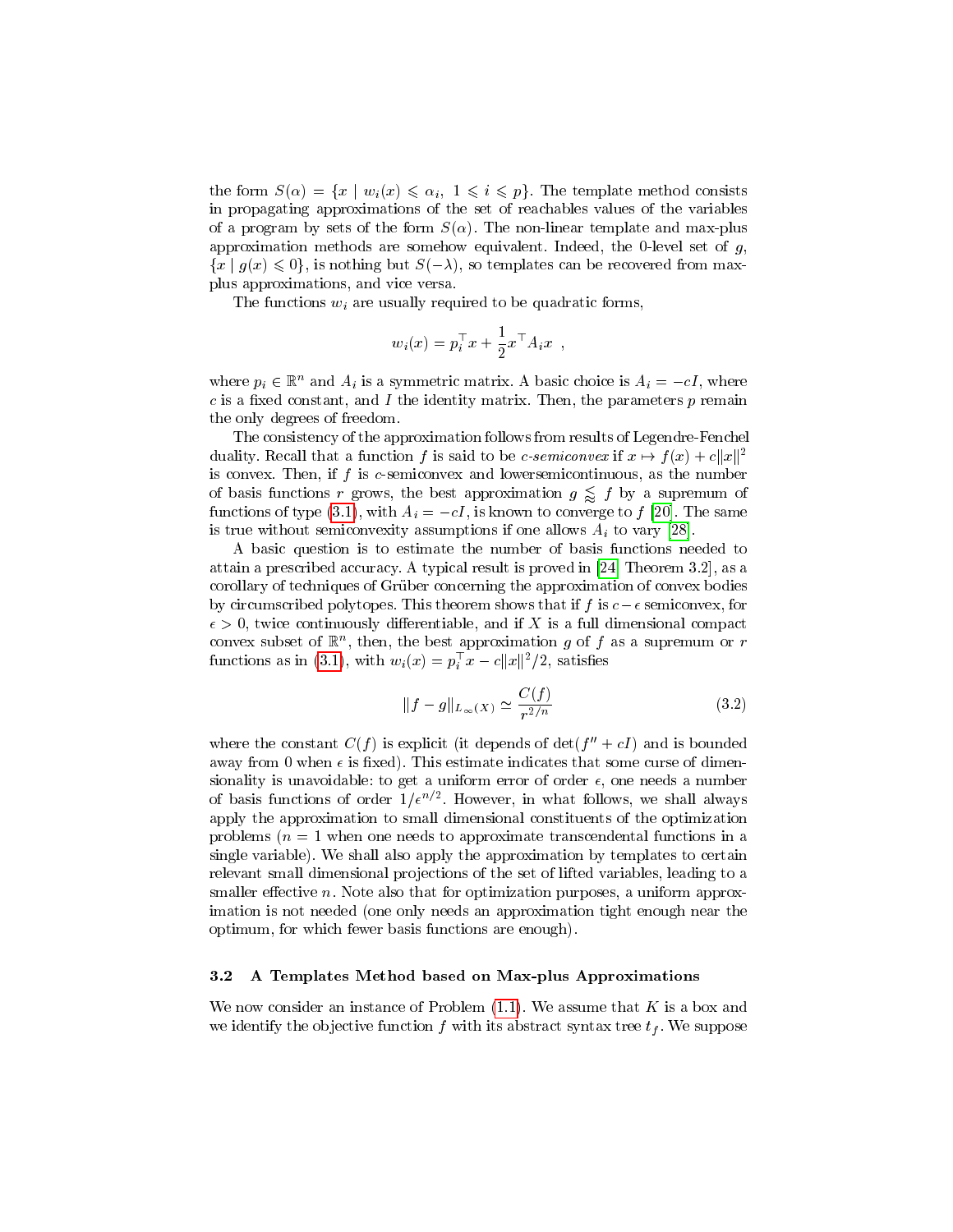that the leaves of  $t_f$  are semialgebraic functions, and that the other nodes are either basic binary operations  $(+, \times, -, /)$ , or unary transcendental functions  $(\sin, etc).$ 

Our main algorithm template optim (Figure [1\)](#page-7-0) is based on a previous method of the authors [\[25\]](#page-14-5), in which the objective function is bounded by means of semialgebraic functions. For the sake of completeness, we first recall the basic principles of this method.

Bounding the objective function by semialgebraic estimators. Given a function represented by an abstract tree t, semialgebraic lower and upper estimators  $t$ and  $t^+$  are computed by induction. If the tree is reduced to a leaf, *i.e.*  $t \in A$ , it suffices to set  $t^- = t^+ := t$ . If the root of the tree corresponds to a binary operation bop with children  $c_1$  and  $c_2$ , then the semialgebraic estimators  $c_1^-,$  $c_{1}^{+}$  and  $c_{2}^{-}$ ,  $c_{2}^{+}$  are composed using a function <code>compose\_bop</code> to provide bounding estimators of t. Finally, if t corresponds to the composition of a transcendental (unary) function  $\phi$  with a child c, we first bound c with semialgebraic functions  $c^{+}$  and  $c^{-}$ . We compute a lower bound  $c_{m}$  of  $c^{-}$  as well as an upper bound  $c_{M}$  of  $c^+$  to obtain an interval  $I := [c_m, c_M]$  enclosing  $c$ . Then, we bound  $\phi$  from above and below by computing parabola at given control points (function build par), thanks to the semiconvexity properties of  $\phi$  on the interval I. These parabola are composed with  $c^{+}$  and  $c^{-},$  thanks to a function denoted by compose.

These steps correspond to the part of the algorithm template optim from Lines [1](#page-7-0) to [10](#page-7-0).

Reducing the complexity of semialgebraic estimators using templates. The semialgebraic estimators previously computed are used to determine lower and upper bounds of the function associated with the tree  $t$ , at each step of the induction. The bounds are obtained by calling the functions min\_sa and max\_sa respectively, which reduce the semialgebraic optimization problems to polynomial optimization problems by introducing extra lifting variables (see Section [2\)](#page-3-0).

However, the complexity of solving the POPs can grow signicantly because of the number  $n_{\text{lifting}}$  of lifting variables. If  $k$  denotes the relaxation order, the corresponding SDP problem  $Q_k$  indeed involve linear matrix inequalities of size  $O((n + n_{\text{lifting}})^k)$  over  $O((n + n_{\text{lifting}})^{2k})$  variables.

Consequently, this is crucial to control the number of lifting variables, or equivalently, the complexity of the semialgebraic estimators. For this purpose, we introduce the function build template. It allows to compute approximations of the tree  $t$  by means of suprema/infima of quadratic functions, when the number of lifting variables exceeeds a user-defined threshold value  $n_{\text{lifting}}^{\text{max}}$ . The algorithm is depicted in Figure [2.](#page-8-0) Using a heuristics, it first builds candidate quadratic forms  $q_j^-$  and  $q_j^+$  approximating t at each control point  $\mathbf{x}_j$ (function build\_quadratic\_form, described below). Since each  $q_j^-$  does not necessarily underestimate the function  $t$ , we then determine the lower bound  $m_j^-$  of the semialgebraic function  $t^- - q_j^-$ , which ensures that  $q_j^- + m_j^-$  is a quadratic lower-approximation of t. Similarly, the function  $q_j^+ + M_j^+$  is an upperapproximation of t. The returned semialgebraic expressions  $\max_{1 \leq j \leq r} \{q_j^- + m_j^-\}$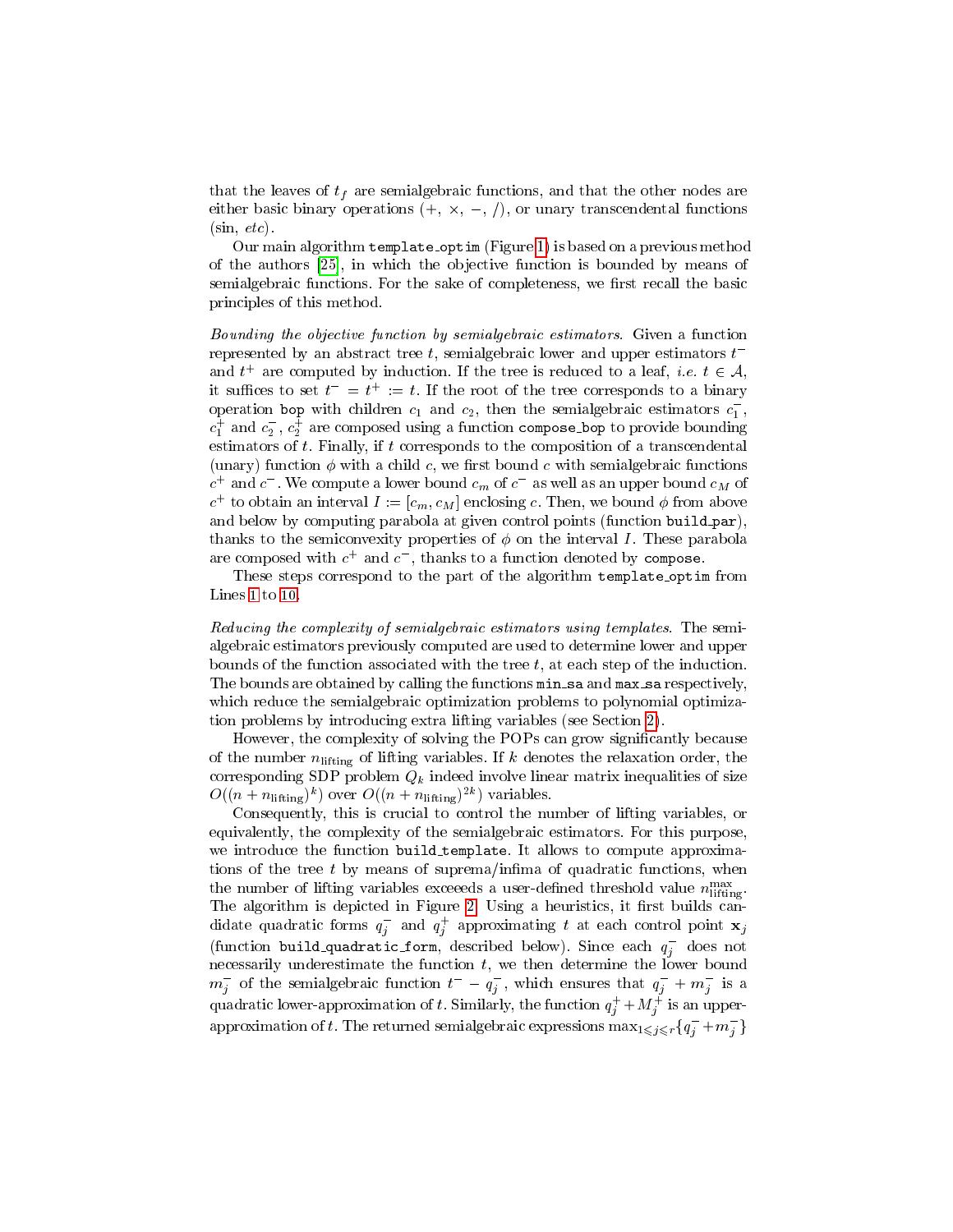<span id="page-7-0"></span>Input: tree t, box K, SDP relaxation order k, control points sequence  $s =$  $\{\mathbf x_1,\ldots,\mathbf x_r\}\subset K$ 

Output: lower bound m, upper bound M, lower semialgebraic estimator  $t_2^-$ , upper  $\,$ semialgebraic estimator  $t_2^+$ 

1: if  $t \in A$  then 2:  $t^- := t, t^+ := t$ 3: else if bop := root (t) is a binary operation with children  $c_1$  and  $c_2$  then 4:  $m_{c_i}, \overline{M}_{c_i}, c_i^-, c_i^+ := \texttt{template-optim}(c_i, K, k, s) \text{ for } i \in \{1, 2\}$  $5:$  $\overline{\phantom{a}}^-,t^+:=\mathtt{compose\_bop}(c_1^-,c_1^+,c_2^-,c_2^+)$ 6: else if  $r := \text{root}(t) \in \mathcal{T}$  with child c then  $7: \qquad m_c, M_c, c^-, c^+ := \texttt{template\_optim}(c, K, k, s)$  $8: \quad \quad \text{par}^-, \text{par}^+ := \texttt{build\_par}(r, m_c, M_c, s)$ 9:  $t^-, t^+ := \texttt{compose}(\texttt{par}^-, \texttt{par}^+, c^-, c^+)$ 10: end 11:  $t_2^-, t_2^+ := \texttt{build\_template}(t, K, k, s, t^-, t^+)$ 12:  $\mathbf{return}$  min\_sa $(t_2^-, \bar{k}),$  max\_sa $(t_2^+, \bar{k}), \, t_2^-, \, t_2^+$ 

#### Fig. 1: template optim

and  $\min_{1 \leq j \leq r} \{q_j^+ + M_j^+\}$  now generate only one lifting variable (representing max or min).

Quadratic functions returned by build quadratic form $(t, x_i)$  are of the form:

$$
q_{\mathbf{x}_j,\lambda}: \mathbf{x} \mapsto t(\mathbf{x}_j) + \mathcal{D}(t)(\mathbf{x}_j) (\mathbf{x} - \mathbf{x}_j) + \frac{1}{2} (\mathbf{x} - \mathbf{x}_j)^T \mathcal{D}^2(t) (\mathbf{x}_j) (\mathbf{x} - \mathbf{x}_j) + \frac{1}{2} \lambda (\mathbf{x} - \mathbf{x}_j)^2
$$

(we assume that t is twice differentiable) where  $\lambda$  is computed as follows. We sample the Hessian matrix difference  $\mathcal{D}^2(t)(\mathbf{x}) - \mathcal{D}^2(t)(\mathbf{x}_j)$  over a finite set of random points  $R \subset K$ , and construct a matrix interval D enclosing all the entries of  $(\mathcal{D}^2(t)(\mathbf{x}) - \mathcal{D}^2(t)(\mathbf{x}_j))$  for  $\mathbf{x} \in R$ . A lower bound  $\lambda^-$  of the minimal eigenvalue of  $D$  is obtained by applying a robust SDP method on interval matrix described by Calafiore and Dabbene in [\[29\]](#page-14-10). Similarly, we get an upper bound  $\lambda^+$  of the maximal eigenvalue of  $D.$  The function build quadratic form $(t,{\bf x}_j)$ then returns the two quadratic forms  $q^- := q_{\mathbf{x}_j,\lambda^-}$  and  $q^+ := q_{\mathbf{x}_j,\lambda^+}$ .

<span id="page-7-1"></span>Example 2 (Modified Schwefel Problem). We illustrate our method with the function f from Example [1](#page-1-0) and the finite set of three control points  $\{135, 251, 500\}$ For each  $i = 1, ..., n$ , consider the sub-tree  $\sin(\sqrt{x_i})$ . First, we represent each sub-tree  $\sqrt{x_i}$  by a lifting variable  $y_i$  and compute  $a_1 := \sqrt{135}$ ,  $a_2 := \sqrt{251}$ ,  $a_3 := \sqrt{255}$  $\overline{500}$ . Then, we get the equations of par<sub> $a_1$ </sub>, par $a_2$  and par $a_3$  with build<sub>par</sub>, which are three underestimators of the function sin on the real interval  $I := [1, \sqrt{500}]$ . Similarly we obtain three overestimators  $par_{a_1}^+$ ,  $par_{a_2}^+$  and  $par_{a_3}^+$ . Finally, we obtain the underestimator  $t_{1,i}^{-} := \max_{j \in \{1,2,3\}} \{\text{par}_{a_j}^{-}(y_i)\}\$  and the overestimator  $t_{1,i}^+ := \min_{j \in \{1,2,3\}} \{ \text{par}_{a_j}^+(y_i) \}$ . To solve the modified Schwefel problem, we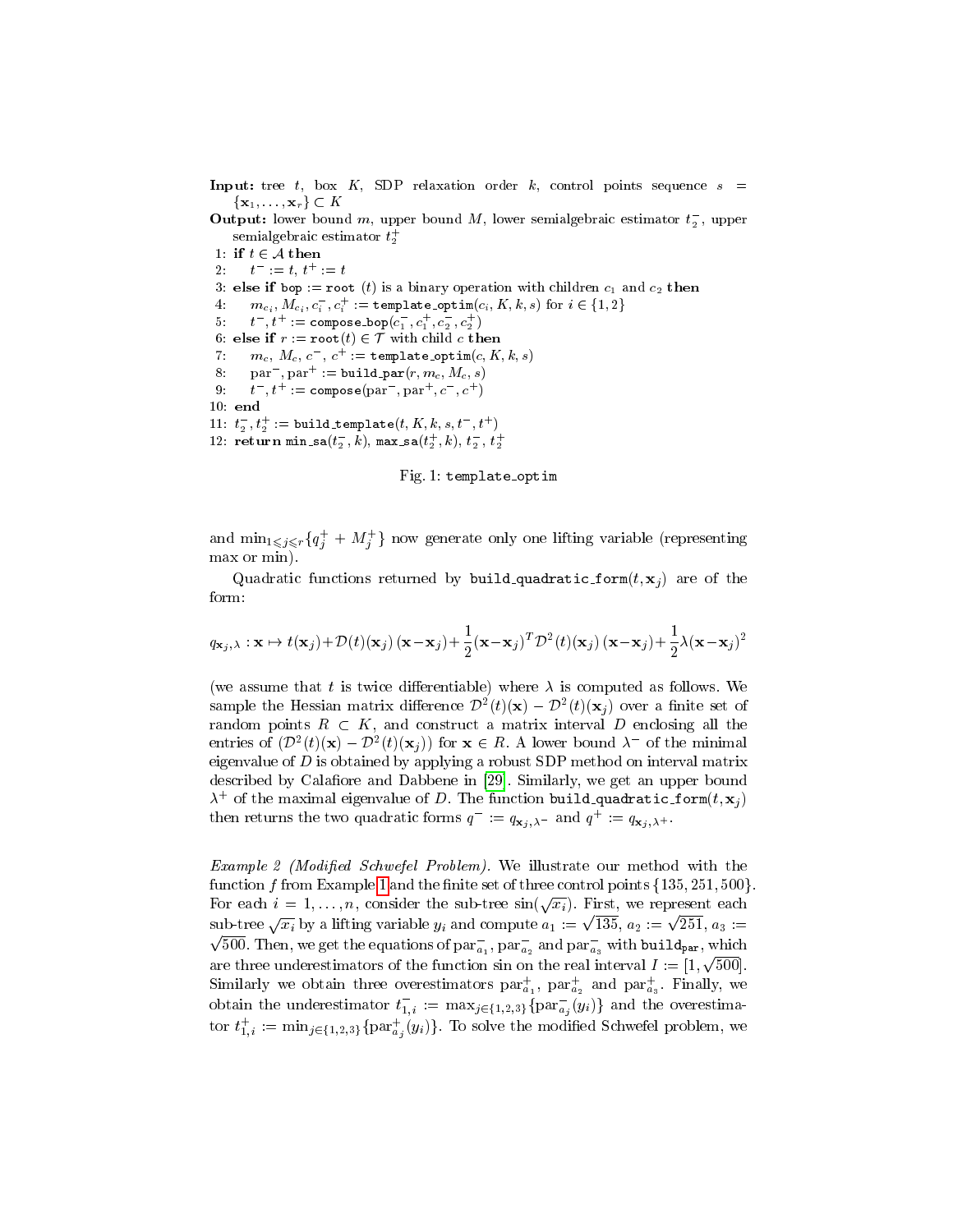<span id="page-8-0"></span>Input: tree t, box K, SDP relaxation order k, control points sequence  $s =$  $\{\mathbf x_1,\ldots,\mathbf x_r\}\subset K$ , lower/upper semialgebraic estimator  $t^-, t^+$ 

1: if the number of lifting variables exceeds  $n_{\text{lifting}}^{\text{max}}$  then

2: for  $x_j \in s$  do  $\mathrm{d} g_j^-, q_j^+ := \mathtt{build\_quadratic\_form}(t, \mathbf{x}_j)$ 4:  $m_j^- := \min \text{sa}(t_1^- - q_j^-, k)$   $\rightarrow q_j^$  $y_j^- + m_j^- \leqslant t^- \leqslant t$ 5:  $M_j^+ := \max \_{\texttt{sa}} (q_j^+ - t_1^+, k)$   $\rightarrow q_j^+$  $j^++M_j^+\geqslant t^+\geqslant t$ 6: done 7: return  $\max_{1 \leq j \leq r} \{q_j^- + m_j^- \}$ ,  $\min_{1 \leq j \leq r} \{q_j^+ + M_j^+ \}$ 8: else 9: return  $t^-, t^+$ 

10: end



<span id="page-8-1"></span>

Fig. 3: Templates based on Max-plus Semialgebraic Estimators for  $b \mapsto \sin(\sqrt{b})$ :  $t_{2,i}^{\perp} := \max_{j \in \{1,2,3\}} \{ \text{par}_{b_j}^{\perp}(x_i) \} \leqslant \sin \sqrt{x_i} \leqslant t_{2,i}^{\perp} := \min_{j \in \{1,2,3\}} \{ \text{par}_{b_j}^{\perp}(x_i) \}$ 

consider the following POP:

$$
\begin{cases}\n\min_{\mathbf{x}\in[1,500]^n,\mathbf{y}\in[1,\sqrt{500}]^n,\mathbf{z}\in[-1,1]^n} - \sum_{i=1}^n (x_i + \epsilon x_{i+1})z_i \\
\text{s.t.} & z_i \le \text{par}_{a_j}^+(y_i), j \in \{1,2,3\}, i=1,\cdots,n \\
y_i^2 = x_i, i = 1,\cdots,n\n\end{cases}
$$

Notice that the number of lifting variables is  $2n$  and the number of equality constraints is  $n$ , thus we can obtain coarser semialgebraic approximations of  $f$ constraints is n, thus we can obtain coarser semialgebraic approximations or  $J$  by considering the function  $b \mapsto \sin(\sqrt{b})$  (see Figure [3\)](#page-8-1). We get new estimators by considering the function  $\partial^+ \partial$  sin( $\nabla \partial$ ) (see Figure 5). We get how estimators  $t_{2,i}^-$  and  $t_{2,i}^+$  of each sub-tree  $\sin(\sqrt{x_i})$  with the functions build quadratic form,  $min$  sa and  $max$  sa. The resulting POP involves only n lifting variables. Besides, it does not contain equality constraints anymore, which improves in practice the numerical stability of the POP solver.

Dynamic choice of the control points. As in [\[25\]](#page-14-5), the sequence s of control points is computed iteratively. We initialize the set  $s$  to a single point of  $K$ , chosen so as to be a minimizer candidate for  $t$  (e.g. with a local optimization solver).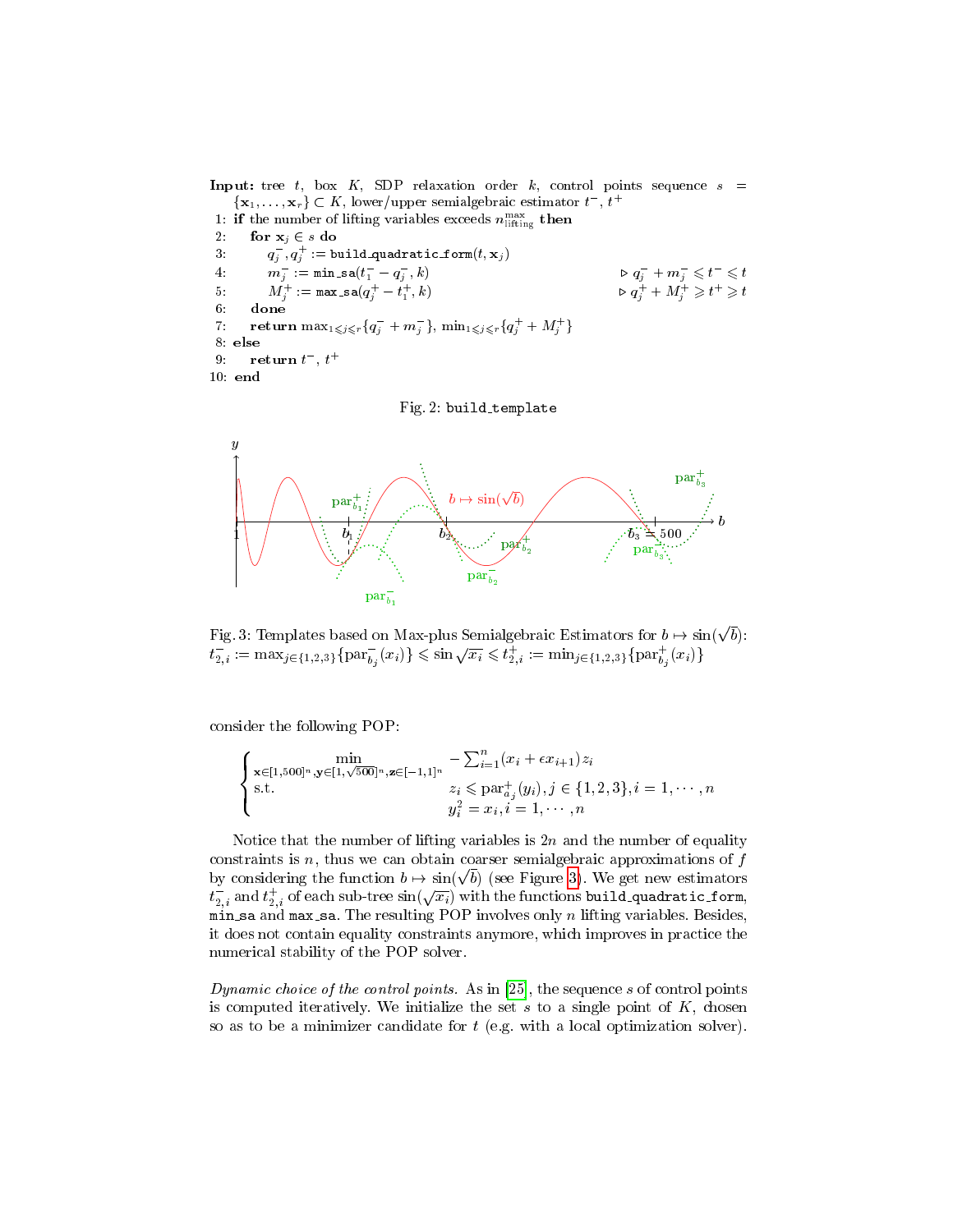Calling the algorithm template optim on the main objective function  $t_f$  yields an underestimator  $t_f^-$ . Then, we compute a minimizer candidate  $\mathbf{x}_{opt}$  of the underestimator tree  $t_f^-$ . It is obtained by projecting a solution  $\mathbf{x}_{sdp}$  of the SDP relaxation of Section [2.1](#page-4-3) on the coordinates representing the first order mo-ments, following [\[11,](#page-13-9) Theorem 4.2]. We add  $\mathbf{x}_{opt}$  to the set of control points s. Consequently, we can refine dynamically our templates based max-plus approximations by iterating the previous procedure to get tighter lower bounds. This procedure can be stopped as soon as the requested lower bound is attained.

Remark 1 (Exploiting the system properties). Several properties of the POP can be exploited to decrease the size of the SDP relaxations such as symmetries [\[30\]](#page-14-11) or sparsity [\[31\]](#page-14-12). Consider Problem  $(1.1)$  with f having some sparsity pattern or being invariant under the action of a finite subgroup symmetries. Then the same properties hold for the resulting semialgebraic relaxations that we build with our non-linear templates method.

#### <span id="page-9-0"></span>4 RESULTS

Comparing three certification methods. We next present numerical results obtained by applying the present template method to examples from the global optimization literature, as well as inequalities from the Flyspeck project. Our tool is implemented in OCaml and interfaced with the SparsePOP solver [\[31\]](#page-14-12).

In each example, our aim is to certify a lower bound  $m$  of a function  $f$ on a box  $K$ . We use the algorithm template optim, keeping the SOS relaxation order  $k$  sufficiently small to ensure the fast computation of the lower bounds. The algorithm template optim returns more precise bounds by successive updates of the control points sequence s. However, in some examples, the relaxation gap is too high to certify the requested bound. Then, we perform a domain subdivision in order to reduce this gap: we divide the maximal width interval of  $K$  in two halves to get two sub-boxes  $K_1$  and  $K_2$  such that  $K = K_1 \cup K_2$ . We repeat this subdivision procedure, by applying template\_optim on a finite set of sub-boxes, until we succeed to certify that m is a lower bound of f. We denote by  $\#$ boxes the total number of sub-boxes generated by the algorithm.

For the sake of comparison, we have implemented a template-free SOS method ia\_sos, which coincides with the particular case of template\_optim in which  $\#s = 0$  and  $n_{\text{lifting}} = 0$ . It computes the bounds of semialgebraic functions with standard SOS relaxations and bounds the univariate transcendental functions by interval arithmetic. We also tested the MATLAB toolbox algorithm intsolver [\[32\]](#page-14-13), which is based on the Newton interval method [\[33\]](#page-14-14). Experiments are performed on an Intel Core i5 CPU (2:40 GHz).

Global optimization problems. The following test examples are taken from Appendix B in [\[17\]](#page-13-15). Some of these examples depend on numerical constants, the values of which can be found there.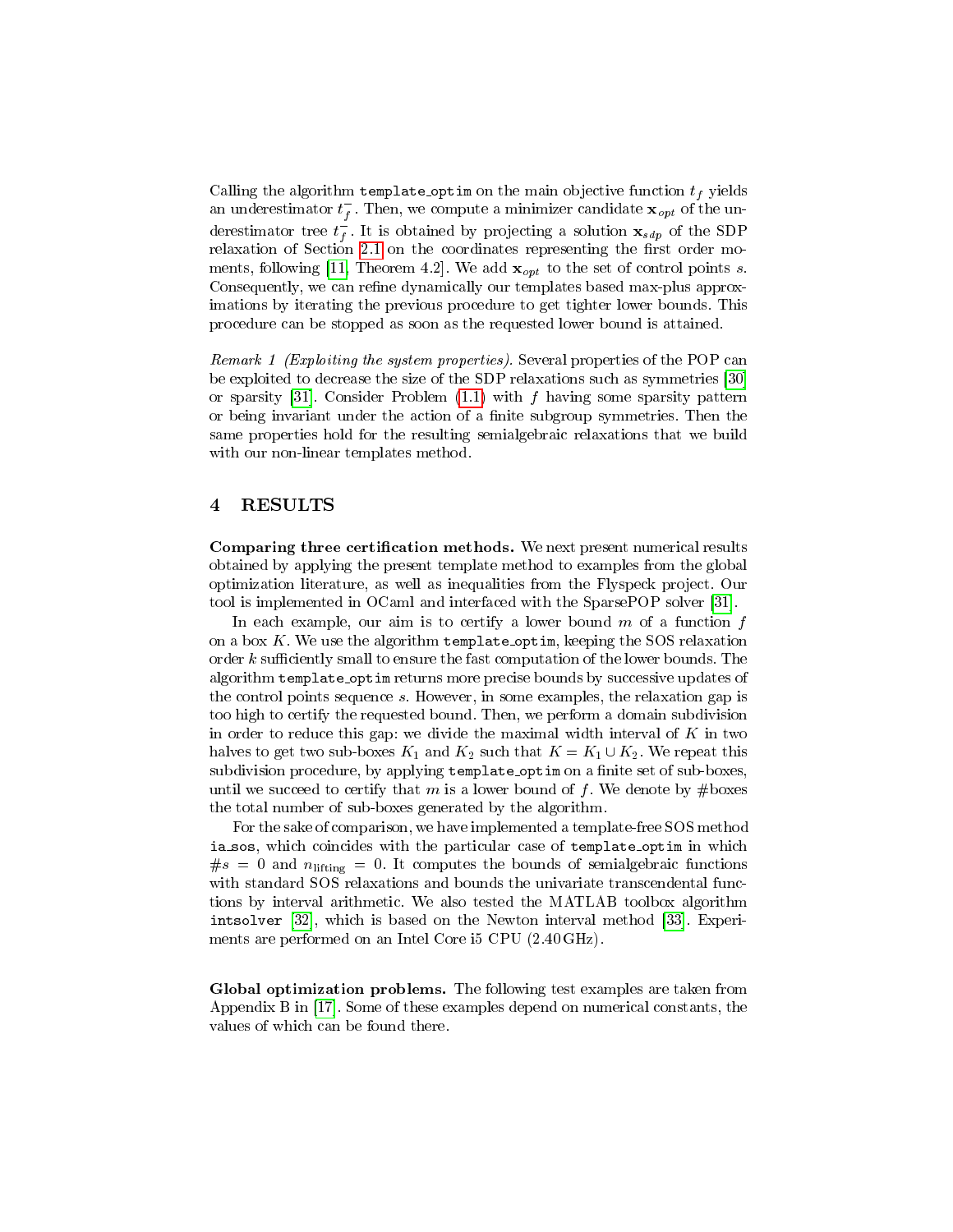- $-$  Hartman 3 (H3):  $\min_{\mathbf{x}\in[0,1]^3} f(\mathbf{x}) = -\sum_{i=1}^4$  $\sum_{i=1}^{4} c_i \exp \left[-\sum_{j=1}^{3} \right]$  $\sum_{j=1}^{3} a_{ij} (x_j - p_{ij})^2$  $-$  *Mc Cormick (MC)*, with  $K = [-1.5, 4] \times [-3, 3]$ :
- $\min_{\mathbf{x} \in K} f(\mathbf{x}) = \sin(x_1 + x_2) + (x_1 x_2)^2 0.5x_1 + 2.5x_2 + 1$
- $-$  Modified Langerman (ML):  $\min_{\mathbf{x}\in[0,10]^n}f(\mathbf{x})=\sum_{i=1}^5$  $\sum_{j=1}^{5} c_j \cos(d_j/\pi) \exp(-\pi d_j)$ , with  $d_j = \sum_{i=1}^{n}$  $\sum_{i=1} (x_i - a_{ji})^2$
- $-$  *Paviani Problem (PP)*, with  $K = [2.01, 9.99]^{10}$ :

$$
\min_{\mathbf{x} \in K} f(\mathbf{x}) = \sum_{i=1}^{10} \left[ (\log(x_i - 2))^2 - \log(10 - x_i))^2 \right] - \left( \prod_{i=1}^{10} x_i \right)^{0.2}
$$

$$
- \text{ Shubert (SBT):} \min_{\mathbf{x} \in [-10, 10]^n} f(\mathbf{x}) = \prod_{i=1}^n \left( \sum_{j=1}^5 j \cos((j+1)x_i + j) \right)
$$

 $-$  *Modified Schwefel (SWF)*: see Example [1](#page-1-0)

Informal certification of lower bounds of non-linear problems. In Table [1,](#page-11-0) the  $time$  column indicates the total informal verification time, *i.e.* without the exact certification of the lower bound  $m$  with Coq. Each occurrence of the symbol " $-$ " means that m could not be determined within one day of computation by the corresponding solver. We see that **ia\_sos** already outperforms the interval arithmetic solver intsolver on these examples. However, it can only be used for problems with a moderate number of variables. The algorithm template optim allows us to overcome this restriction, while keeping a similar performance (or occasionally improving this performance) on moderate size examples.

Notice that reducing the number of lifting variables allows us to provide more quickly coarse bounds for large-scale instances of SWF. We discuss the results appearing in the two last lines of Table [1.](#page-11-0) Without any box subdivision, we can certify a better lower bound  $m = -967n$  with  $n_{\text{lifting}} = 2n$  since our semialgebraic estimator is more precise. However the last lower bound  $m =$  $-968n$  can be computed twice faster by considering only n lifting variables, thus reducing the size of the POP described in Example [2.](#page-7-1) This indicates that the method is able to avoid the blow up for certain hard sub-classes of problems where a standard (template free) POP formulation would involve a large number of lifting variables.

Formal certification of lower bounds of POP. For some small size instances of POP, our tool can prove the correctness of lower bounds. Our solver is interfaced with the framework mentioned in  $[5]$  to provide exact rational certificates, which can be formally checked with Coq. This formal verication is much slower. As an example, for the MC problem, it is 36 times slower to generate exact SOS certicates and 13 times slower to prove its correctness in Coq. Note that the interface with Coq still needs some streamlining.

High-degree polynomial approximations. An alternative approach consists in approximating the transcendental functions by polynomial functions of sufficiently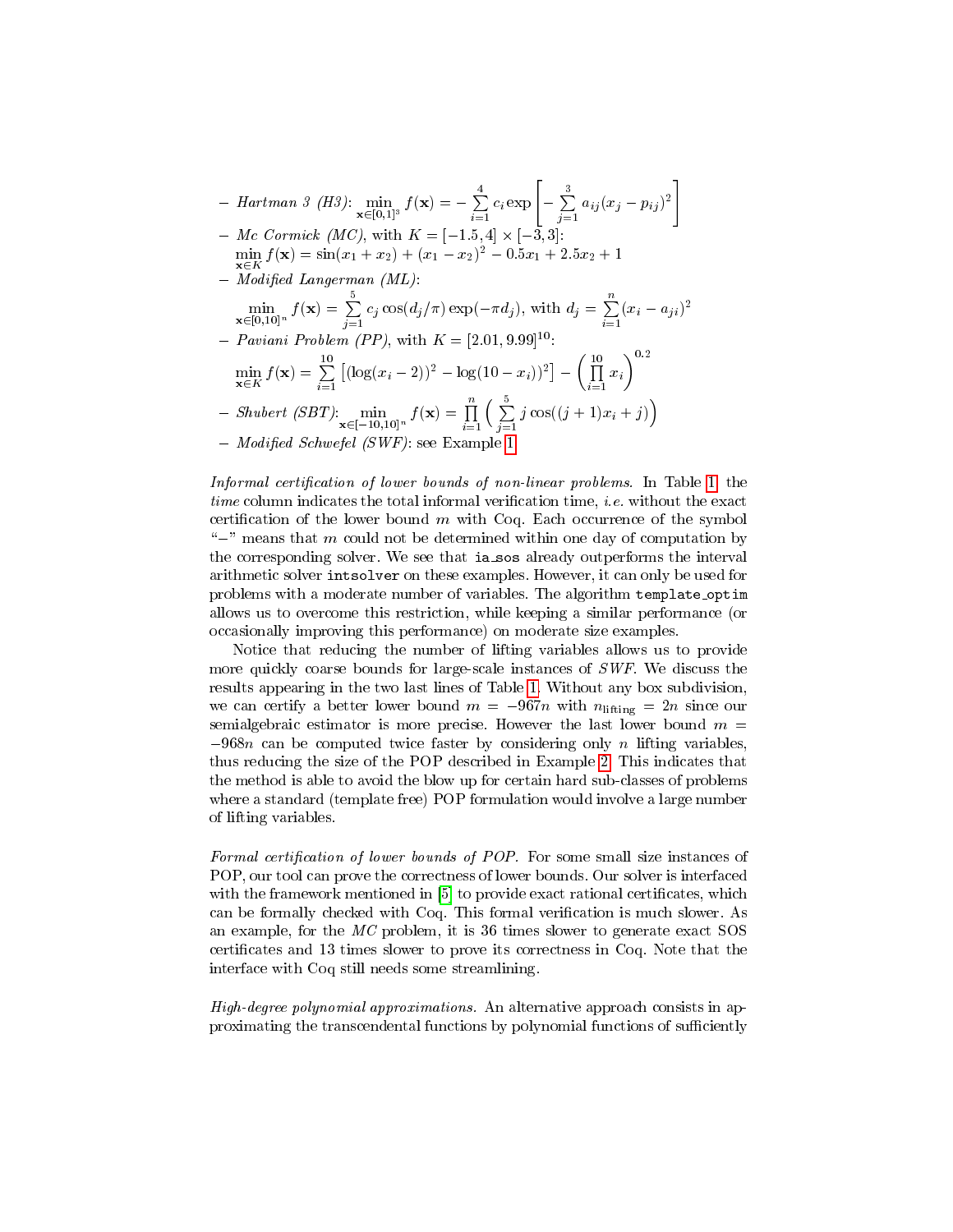<span id="page-11-0"></span>

| Problem                     | $\boldsymbol{n}$ | $\boldsymbol{m}$  | rapio 1. Comparison results for grobal openingation champios<br>template_optim |                |                  |     |       | ia_sos                                       |       | intsolver |
|-----------------------------|------------------|-------------------|--------------------------------------------------------------------------------|----------------|------------------|-----|-------|----------------------------------------------|-------|-----------|
|                             |                  |                   |                                                                                |                |                  |     |       | k #s $n_{\text{lifting}}$ #boxes time #boxes | time  | time      |
| H3                          | 3                | $-3.863 2$        |                                                                                | -3             | 4                | 99  | 101 s | 1096                                         | 247 s | 3.73h     |
| H6                          | 6                | $-3.33$           | $2^{\circ}$                                                                    | $\overline{1}$ | 6                | 113 | 102s  | 113                                          | 45s   | > 4h      |
| MC                          | $\overline{2}$   | $-1.92$           | 1                                                                              | $\overline{2}$ | 1                | 17  | 1.8 s | 92                                           | 7.6 s | 4.4s      |
| МL                          | 10               | $-0.96611$        |                                                                                | $\mathbf{1}$   | 6                | 8   | 8.2 s | 8                                            | 6.6s  | > 4h      |
| PP                          | 10               | $-46$             |                                                                                | 3              | $\overline{2}$   | 135 | 89 s  | 3133                                         | 115s  | 56~min    |
| SBT                         | $\overline{2}$   | $-190$            | $\overline{2}$                                                                 | -3             | $\overline{2}$   | 150 | 36s   | 258                                          | 0.6 s | 57s       |
| $\textit{SWF}~(\epsilon=0)$ | 10               | $-430n 2$         |                                                                                | - 6            | $2\,n$           | 16  | 40 s  | 3830                                         | 129s  | 18.5 min  |
|                             | 100              | $-440n 2$         |                                                                                | - 6            | 2n               | 274 |       | $1.9 h$ $> 20000 > 10 h$                     |       |           |
|                             |                  | $1000 - 486n/2$   |                                                                                | $\overline{4}$ | $2\,n$           | 1   | 450 s |                                              |       |           |
|                             |                  | $1000 - 488n/2$   |                                                                                | $\overline{4}$ | $\boldsymbol{n}$ | 1   | 250 s |                                              |       |           |
| SWF $(\epsilon = 1)$        |                  | $1000 - 967n 3$   |                                                                                | $\overline{2}$ | 2n               | 1   | 543s  |                                              |       |           |
|                             |                  | $1000 - 968n/3$ 2 |                                                                                |                | $\boldsymbol{n}$ | 1   | 272s  |                                              |       |           |

Table 1: Comparison results for global optimization examples

<span id="page-11-1"></span>Table 2: Results for Flyspeck inequalities using template optim with  $n = 6$ ,  $k = 2$  and  $m = 0$ 

| Inequality id                                    |   |   |    | $ n\tau\#s\ n_{\text{lifting}}\ \#\text{boxes}$ | time        |
|--------------------------------------------------|---|---|----|-------------------------------------------------|-------------|
| 9922699028                                       |   |   | 9  | 47                                              | 241 s       |
| 9922699028                                       |   | 4 | 3  | 39                                              | 190 s       |
| 3318775219                                       |   | 2 | 9  | 338                                             | $26 \; min$ |
| 7726998381                                       | 3 | 4 | 15 | 70                                              | $43 \; min$ |
| 7394240696                                       | 3 | 2 | 15 | 351                                             | 1.8h        |
| 4652969746_1                                     |   | 4 | 15 | 81                                              | 1.3h        |
| OXLZLEZ 6346351218 <sub>-</sub> 2 <sub>-</sub> 0 |   |   | 24 | 200                                             | 5.7h        |

high degree, and then applying sums of squares approach to the polynomial problems. Given  $d \in \mathbb{N}$  and a floating-point interval I, we can approximate an univariate transcendental function on  $I$  by the best uniform degree- $d$  polynomial approximation and obtain an upper bound of the approximation error. This technique, based on Remez algorithm, is implemented in the Sollya tool (for further details, see e.g. [\[34\]](#page-15-0)).

We interfaced our tool with Sollya and performed some numerical tests. The minimax approximation based method is eventually faster than the templates method for moderate instances. For the examples  $H3$  and  $H6$ , the speed-up factor is 8 when the function exp is approximated by a quartic minimax polynomial.

However, this approach is much slower to compute lower bounds of problems involving a large number of variables. It requires 57 times more CPU time to solve  $SWF$  ( $\epsilon = 1$ ) with  $n = 10$  by considering a cubic minimax polynomial approx- $\mathcal{L}_{\mathcal{D}}$  is  $\mathcal{L}_{\mathcal{D}}$  is a function  $h \to \text{sin}(\sqrt{b})$  on a floating-point interval  $I \supseteq [1, \sqrt{500}]$ . These experiments indicate that a high-degree polynomial approximation is not suitable for large-scale problems.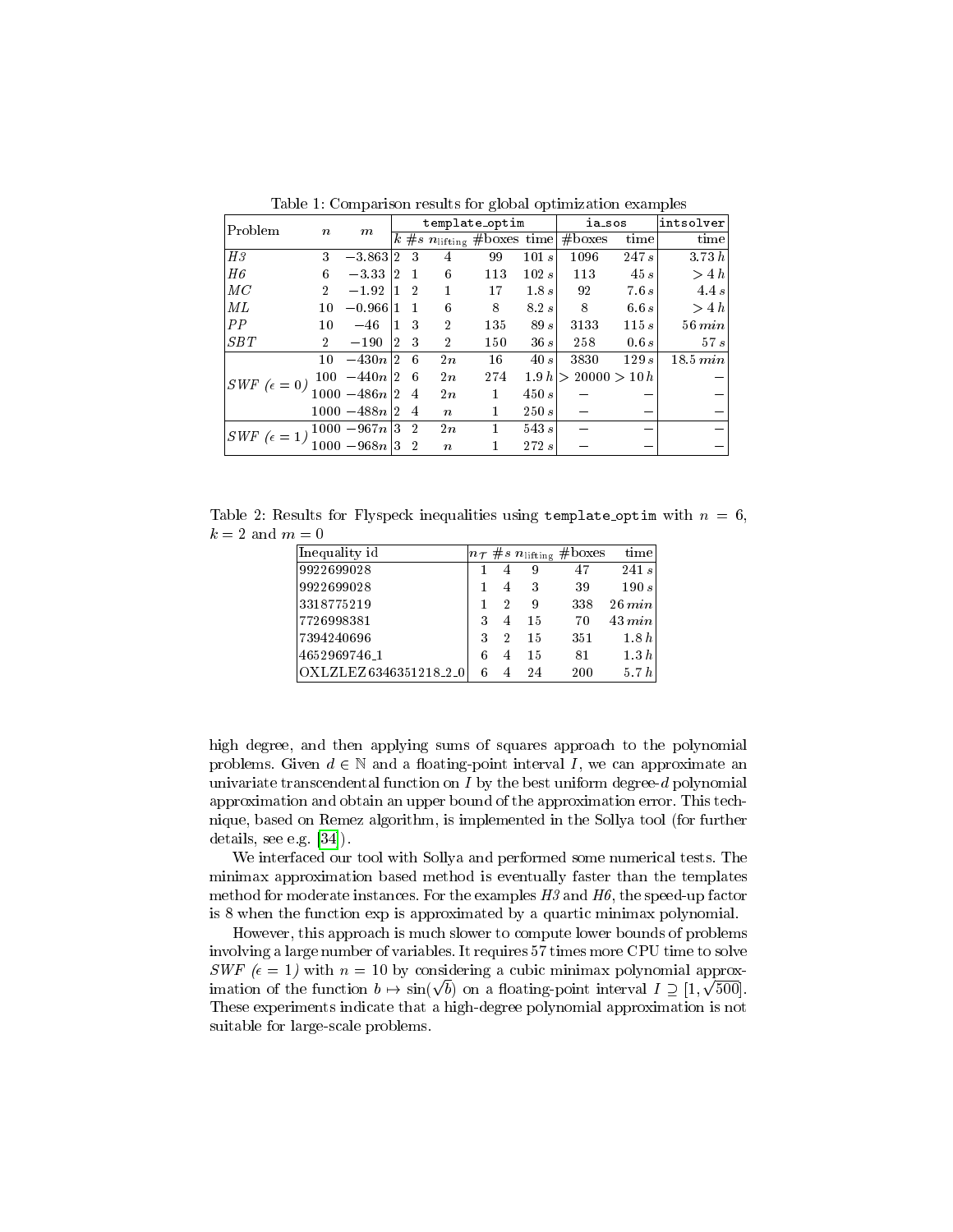Certification of various Flyspeck inequalities. In Table [2,](#page-11-1) we present some test results for several non-linear Flyspeck inequalities. The information in the columns time, #boxes, and  $n_{\text{lifting}}$  is the same as above. The integer  $n_{\tau}$  represents the number of transcendental univariate nodes in the corresponding abstract syntax trees. These inequalities are known to be tight and involve sum of arctan of correlated functions in many variables, whence we keep high the number of lifting variables to get precise max-plus estimators. However, some inequalities (e.g. 9922699028) are easier to solve by using coarser semialgebraic estimators. For instance, the first line  $(n_{\text{lifting}} = 9)$  corresponds to the algorithm described in [\[25\]](#page-14-5) and the second one  $(n_{\text{lifting}} = 3)$  illustrates our improved templates method. For the latter, we do not use any lifting variables to represent square roots of univariate functions.

# 5 CONCLUSION

The present quadratic templates method computes certied lower bounds for global optimization problems. It can provide tight max-plus semialgebraic estimators to certify non-linear inequalities involving transcendental multivariate functions (e.g. for Flyspeck inequalities). It also allows one to limit the growth of the number of lifting variables as well as of polynomial constraints to be handled in the POP relaxations, at the price of a coarser approximation. Thus, our method is helpful when the size of optimization problems increases. Indeed, the coarse lower bounds obtained (even with a low SDP relaxation order) are better than those obtained with interval arithmetic or high-degree polynomial approximation. For future work, we plan to study how to obtain more accurate non-linear templates by constructing a sequence of semialgebraic estimators, which converges to the "best" max-plus estimators (following the idea of  $[35]$ ).

Furthermore, the formal part of our implementation, currently can only handle small size POP certicates. We plan to address this issue by a more careful implementation on the Coq side, but also by exploiting system properties of the problem (sparsity, symmetries) in order to reduce the size of the rational SOS certicates. Finally, it remains to complete the formal verication procedure by additionally proving in Coq the correctness of our semialgebraic estimators.

## Acknowledgements

The authors thank the anonymous referees for helpful comments and suggestions to improve this paper.

## References

<span id="page-12-0"></span>1. Thomas C. Hales, John Harrison, Sean McLaughlin, Tobias Nipkow, Steven Obua, and Roland Zumkeller. A revision of the proof of the kepler conjecture. Discrete  $\&$  Computational Geometry, 44(1):1-34, 2010.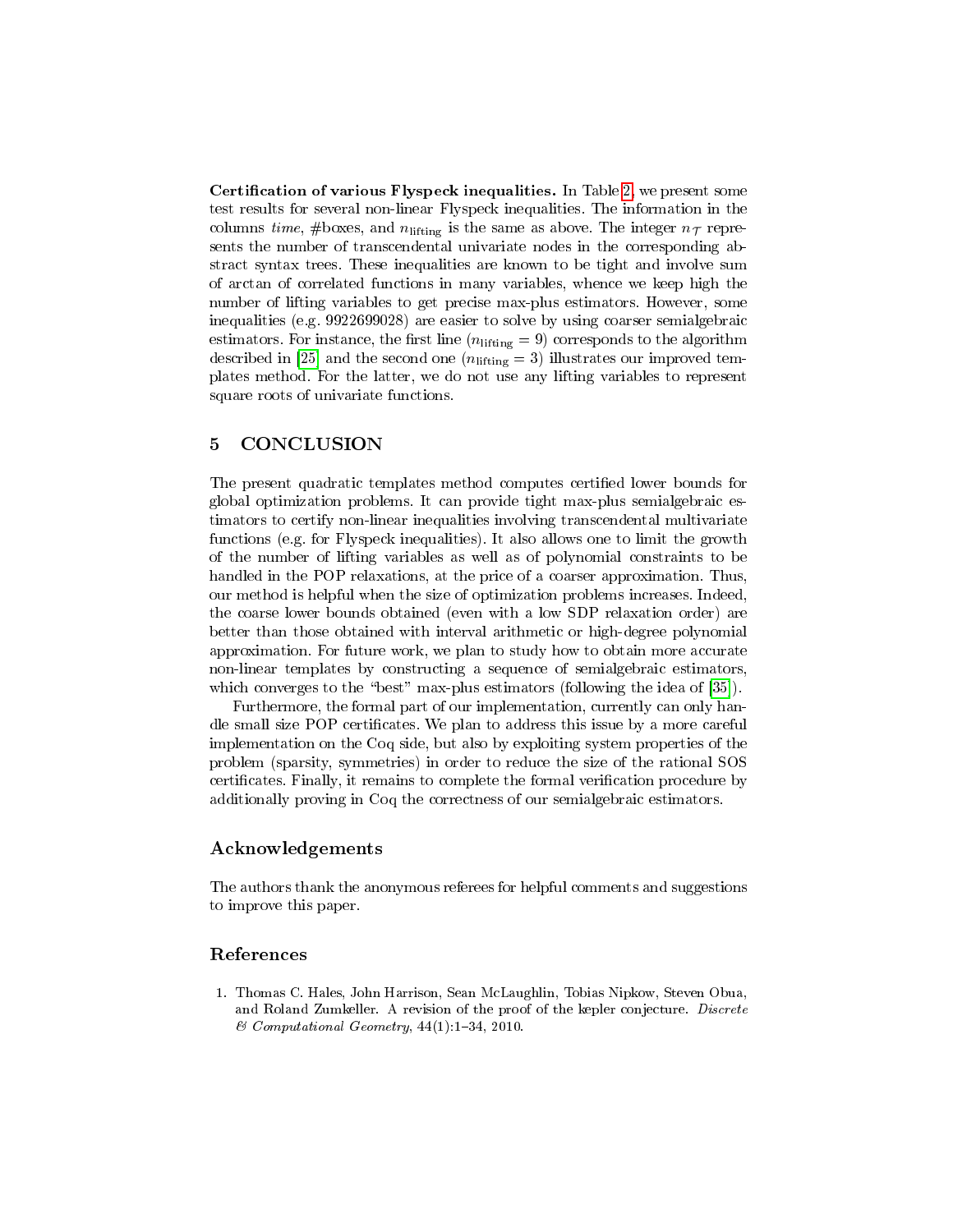- <span id="page-13-0"></span>2. Thomas C. Hales. Introduction to the flyspeck project. In Thierry Coquand, Henri Lombardi, and Marie-Françoise Roy, editors, Mathematics, Algorithms, Proofs, number 05021 in Dagstuhl Seminar Proceedings, Dagstuhl, Germany, 2006. Internationales Begegnungs- und Forschungszentrum fur Informatik (IBFI), Schloss Dagstuhl, Germany.
- <span id="page-13-1"></span>3. Helfried Peyrl and Pablo A. Parrilo. Computing sum of squares decompositions with rational coefficients. Theor. Comput. Sci.,  $409(2):269-281$ , 2008.
- <span id="page-13-2"></span>4. Erich L. Kaltofen, Bin Li, Zhengfeng Yang, and Lihong Zhi. Exact certication in global polynomial optimization via sums-of-squares of rational functions with rational coefficients. JSC,  $47(1):1{-}15$ , jan 2012. In memory of Wenda Wu (1929– 2009).
- <span id="page-13-3"></span>5. David Monniaux and Pierre Corbineau. On the generation of Positivstellensatz witnesses in degenerate cases. In Marko Van Eekelen, Herman Geuvers, Julien Schmaltz, and Freek Wiedijk, editors, Interactive Theorem Proving (ITP), volume 6898 of Lecture Notes in Computer Science, pages 249-264. Springer Verlag, August 2011.
- <span id="page-13-4"></span>6. Frédéric Besson. Fast reflexive arithmetic tactics the linear case and beyond. In Proceedings of the 2006 international conference on Types for proofs and programs, TYPES'06, pages 48-62, Berlin, Heidelberg, 2007. Springer-Verlag.
- <span id="page-13-5"></span>7. John Harrison. Verifying nonlinear real formulas via sums of squares. In Klaus Schneider and Jens Brandt, editors, Proceedings of the 20th International Conference on Theorem Proving in Higher Order Logics, TPHOLs 2007, volume 4732 of Lecture Notes in Computer Science, pages 102-118, Kaiserslautern, Germany, 2007. Springer-Verlag.
- <span id="page-13-6"></span>8. Behzad Akbarpour and Lawrence Charles Paulson. Metitarski: An automatic theorem prover for real-valued special functions. J. Autom. Reason.,  $44(3):175{-}205$ , March 2010.
- <span id="page-13-7"></span>9. Alexey Solovyev and Thomas C. Hales. Formal verication of nonlinear inequalities with taylor interval approximations.  $CoRR$ , abs/1301.1702, 2013.
- <span id="page-13-8"></span>10. Sicun Gao, Jeremy Avigad, and Edmund M. Clarke. Delta-complete decision procedures for satisfiability over the reals.  $CoRR$ , abs/1204.3513, 2012.
- <span id="page-13-9"></span>11. Jean B. Lasserre. Global optimization with polynomials and the problem of moments. SIAM Journal on Optimization,  $11(3)$ :796-817, 2001.
- <span id="page-13-10"></span>12. Pablo A. Parrilo and Bernd Sturmfels. Minimizing polynomial functions, volume 60 of DIMACS Ser. Discrete Math. Theoret. Comput. Sci., pages 83-99. Amer. Math. Soc., Providence, RI, 2003.
- <span id="page-13-11"></span>13. Hayato Waki, Sunyoung Kim, Masakazu Kojima, and Masakazu Muramatsu. Sums of squares and semidefinite programming relaxations for polynomial optimization problems with structured sparsity. SIAM Journal on Optimization, 17:218-242, 2006.
- <span id="page-13-12"></span>14. Roland Zumkeller. Rigorous Global Optimization. PhD thesis, Ecole Polytechnique, 2008.
- <span id="page-13-13"></span>15. Eldon R. Hansen. Sharpening interval computations. Reliable Computing,  $12(1):21{-}34, 2006.$
- <span id="page-13-14"></span>16. Coralia Cartis, Nicholas I. M. Gould, and Philippe L. Toint. Adaptive cubic regularisation methods for unconstrained optimization. part i: motivation, convergence and numerical results. Math. Program.,  $127(2):245{-}295$ , 2011.
- <span id="page-13-15"></span>17. M. Montaz Ali, Charoenchai Khompatraporn, and Zelda B. Zabinsky. A numerical evaluation of several stochastic algorithms on selected continuous global optimization test problems. J. of Global Optimization,  $31(4):635-672$ , April 2005.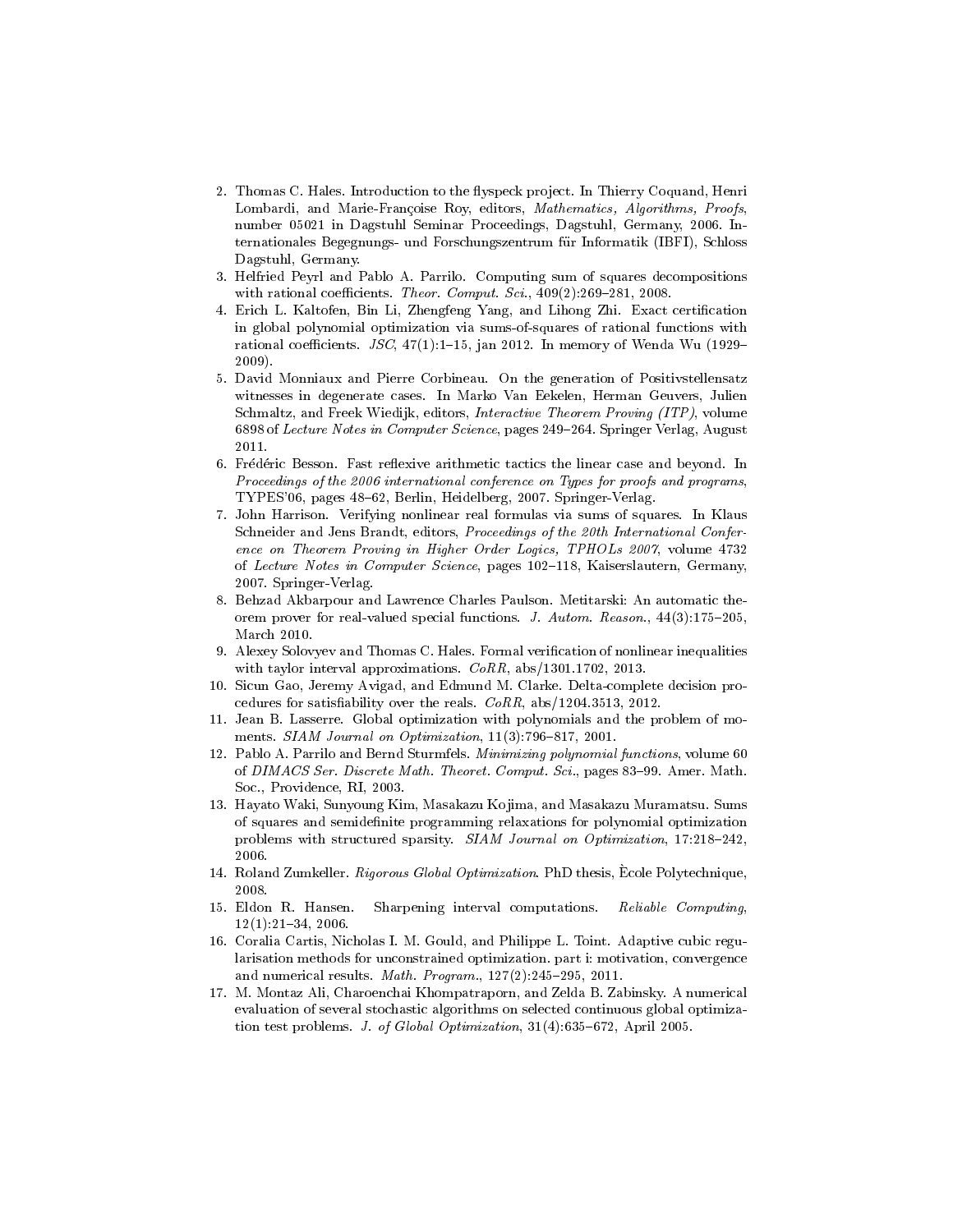- <span id="page-14-0"></span>18. Sriram Sankaranarayanan, Henny B. Sipma, and Zohar Manna. Scalable analysis of linear systems using mathematical programming. In Radhia Cousot, editor, Proc. of Verification, Model Checking and Abstract Interpretation (VMCAI), volume 3385, pages  $21-47$ , Paris, France, January 2005. Springer Verlag.
- <span id="page-14-1"></span>19. A. Adje, S. Gaubert, and E. Goubault. Coupling policy iteration with semi-definite relaxation to compute accurate numerical invariants in static analysis. Logical methods in computer science,  $8(1):1-32$ , 2012.
- <span id="page-14-2"></span>20. W. H. Fleming and W. M. McEneaney. A max-plus-based algorithm for a Hamilton-Jacobi-Bellman equation of nonlinear filtering. SIAM J. Control Op $tim., 38(3):683-710, 2000.$
- <span id="page-14-3"></span>21. M. Akian, S. Gaubert, and A. Lakhoua. The max-plus finite element method for solving deterministic optimal control problems: basic properties and convergence analysis.  $SIAM J. Control Optim.$ ,  $47(2):817-848$ , 2008.
- 22. W. M. McEneaney, A. Deshpande, and S. Gaubert. Curse-of-complexity attenuation in the curse-of-dimensionality-free method for HJB PDEs. In Proc. of the 2008 American Control Conference, pages 4684-4690, Seattle, Washington, USA, June 2008.
- <span id="page-14-8"></span>23. W. M. McEneaney. A curse-of-dimensionality-free numerical method for solution of certain HJB PDEs.  $SIAM$  J. Control Optim.,  $46(4):1239-1276$ , 2007.
- <span id="page-14-4"></span>24. Stephane Gaubert, William M. McEneaney, and Zheng Qu. Curse of dimensionality reduction in max-plus based approximation methods: Theoretical estimates and improved pruning algorithms. In  $CDC\_ECC$  [\[36\]](#page-15-2), pages 1054-1061.
- <span id="page-14-5"></span>25. Xavier Allamigeon, Stephane Gaubert, Victor Magron, and Benjamin Werner. Certification of inequalities involving transcendental functions: combining sdp and max-plus approximation, 2013. To appear in the Proceedings of the European Control Conference, ECC'13, Zurich.
- <span id="page-14-6"></span>26. Jean B. Lasserre and Mihai Putinar. Positivity and optimization for semi-algebraic functions.  $SIAM Journal on Optimization, 20(6):3364-3383, 2010.$
- <span id="page-14-7"></span>27. M. Yamashita, K. Fujisawa, K. Nakata, M. Nakata, M. Fukuda, K. Kobayashi, and K. Goto. A high-performance software package for semidefinite programs: Sdpa7. Technical report, Dept. of Information Sciences, Tokyo Institute of Technology, Tokyo, Japan, 2010.
- <span id="page-14-9"></span>28. M. Akian, S. Gaubert, and V. N. Kolokoltsov. Set coverings and invertibility of functional galois connections. In G. L. Litvinov and V. P. Maslov, editors, Idempotent Mathematics and Mathematical Physics, Contemporary Mathematics, pages 19-51. American Mathematical Society, 2005.
- <span id="page-14-10"></span>29. G. Calafiore and F. Dabbene. Reduced vertex set result for interval semidefinite optimization problems. Journal of Optimization Theory and Applications, 139:17-33, 2008. 10.1007/s10957-008-9423-1.
- <span id="page-14-11"></span>30. Cordian Riener, Thorsten Theobald, Lina Jansson Andren, and Jean B. Lasserre. Exploiting symmetries in sdp-relaxations for polynomial optimization. CoRR, abs/1103.0486, 2011.
- <span id="page-14-12"></span>31. Hayato Waki, Sunyoung Kim, Masakazu Kojima, Masakazu Muramatsu, and Hiroshi Sugimoto. Algorithm 883: Sparsepop-a sparse semidefinite programming relaxation of polynomial optimization problems. ACM Trans. Math.  $Softw, 35(2)$ , 2008.
- <span id="page-14-13"></span>32. Tiago M. Montanher. Intsolver: An interval based toolbox for global optimization, 2009. Version 1.0, available from [www.mathworks.com.](www.mathworks.com)
- <span id="page-14-14"></span>33. E.R. Hansen and R.I. Greenberg. An interval newton method. Applied Mathematics and *Computation*,  $12(2-3):89 - 98$ , 1983.